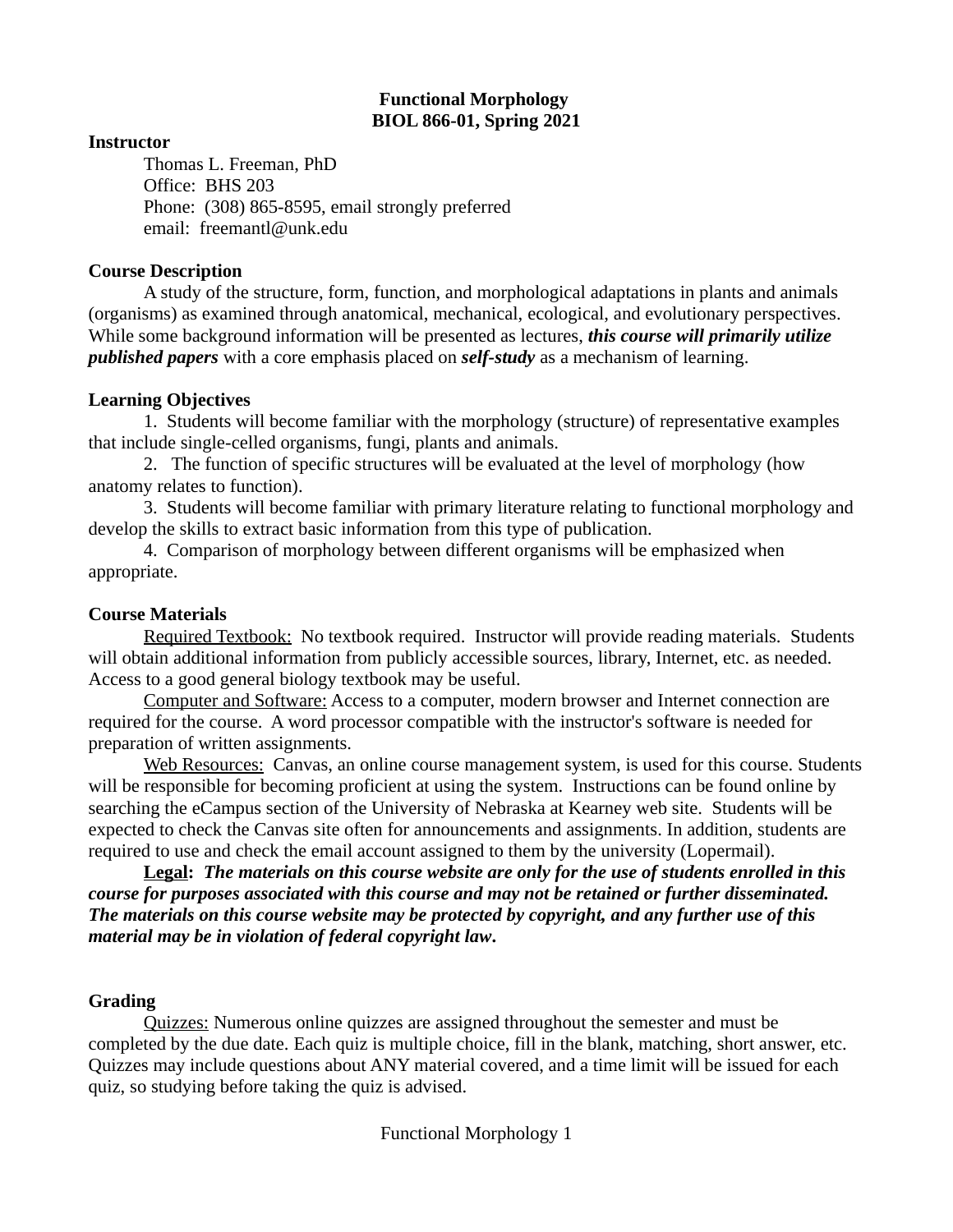Mini-assignments: Students will complete numerous mini-assignments. The topic and format will be assigned by the instructor. Typically each assignment will correspond to a reading.

Exams: Two time-limited online exams will be given. *All exams are comprehensive.*

Final Exam: Students will be provided access to the final exam approximately one week before the due date. Late exams will not be accepted.

Tentative Point Distribution: The value of each assignment will be as follows:

| <b>Assignment</b> | <b>Points Each</b> |       | <b>Total Points</b> |
|-------------------|--------------------|-------|---------------------|
| Quizzes           | 12 @ 10pts         |       | $120$ pts           |
| Mini-assignments  | 18 @ 25 pts        |       | $450$ pts           |
| Exams             | $2 \omega 100$ pts |       | $200$ pts           |
| Final             | $1 \omega$ 230 pts |       | $230$ pts           |
|                   |                    | total | $1000$ pts          |

The final grade will be determined base on the number of earned points (not percentages). In the event that assignments are changed, the scores will be normalized to 1000 pts (points earned / total possible x 1000). Grades will be assigned as follows:

A+ (1000-990), A (989-960), A- (959-930), B+ (929-900), B (899-870), B- (869-840), C+ (839-810), C (809-780), C- (779-750), D+ (749-720), D (719-690), D- (689-660), F (Below 659)

# **Course Information and Policies**

Expectations: Individual achievement and self-study are a major theme in this course. Students will be encouraged to identify their own solutions and develop their own well supported opinions relating to the subjects presented. You are free to contact the instructor by email as often as necessary, but please, do not be surprised when you are redirected to possible sources of additional information.

Due Dates: *Due dates will be enforced*. There will be no opportunity to make up missed quizzes or online exams, and a score of zero will be assessed. Late writing assignments will result in a loss of 10% of the maximum points per day. The final exam must be returned by the due date or a grade of zero will be given.

Note on Technology: While not common, problems with technology do happen. This can be caused by instructor error, server crashes, weather-related power outages or problems with Internet connections. Verified problems with course technology will be dealt with fairly. If you find that the Canvas service is not responding or behaving improperly, notify the instructor immediately. If the problem is reasonably beyond the student's control, an opportunity to reclaim missed points will be provided. *Normally, assessments will only be reset once per student per semester*.

# **Other Policies of Interest**

Plagiarism: Presenting someone else's work as your own is a serious academic offense. Any assignments containing inappropriate use of someone else's work will receive a grade of zero. Because presenting another's work as your own is intellectual theft, a second incidence will result in assignment of a failing grade for the course. In addition, students risk the possibility of administrative action by the department, college or university.

Withdraw and Incomplete Grades: Students should consult the academic calendar for the last day to withdraw from a course which will result in a grade of "W". Instructors are not permitted to withdraw a student; therefore, any student not continuing the class that fails to withdraw will receive a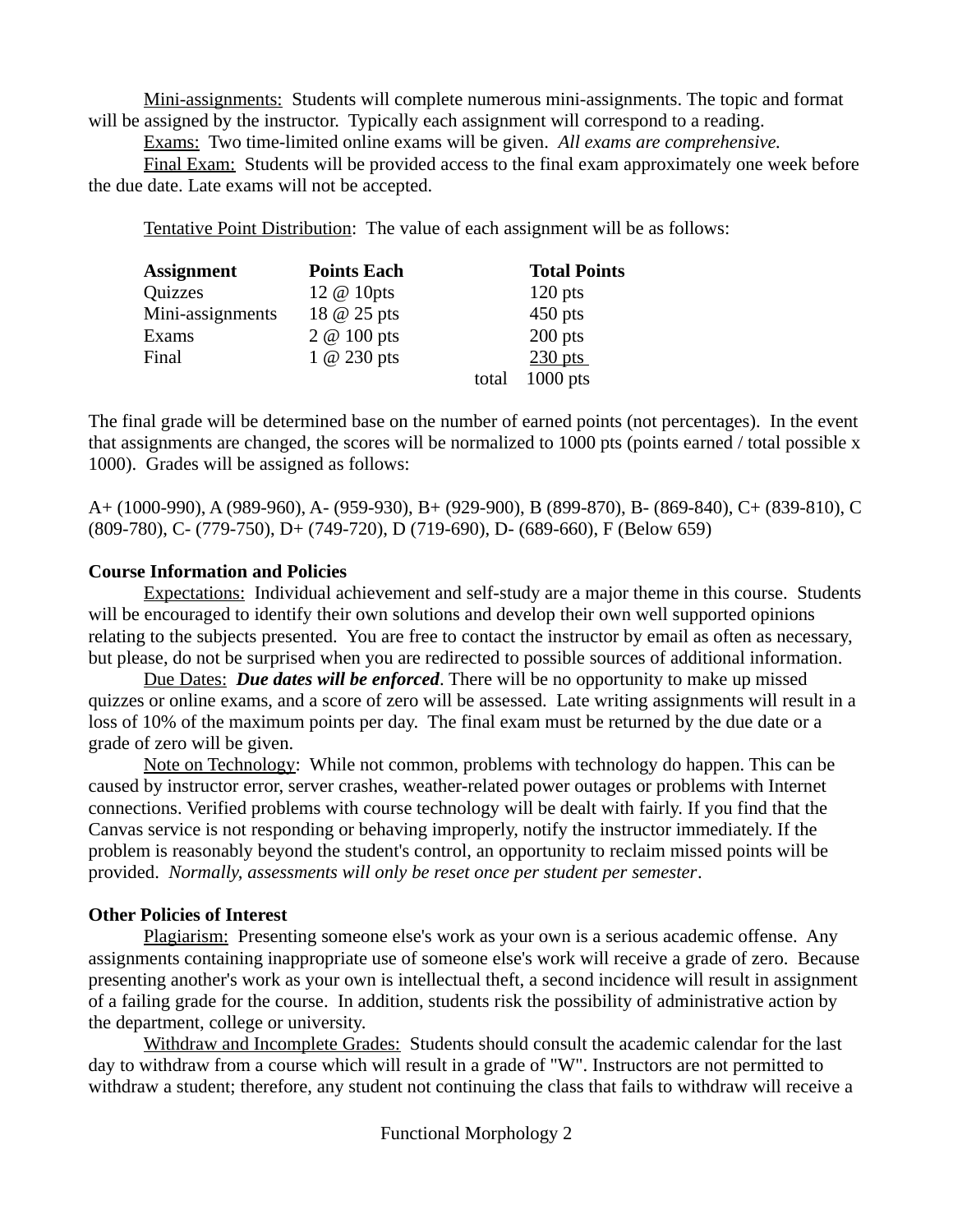grade of "F". If circumstances prevent completion of a course (such as major hospitalization, overseas deployment, etc.), students may request a grade of incomplete which may be permitted at the *sole discretion of the instructor*. An "I" will only be considered for students passing at the time of the request, and the student will be issued an addendum to the syllabus specifying conditions for resolving the incomplete (maximum of one year permitted).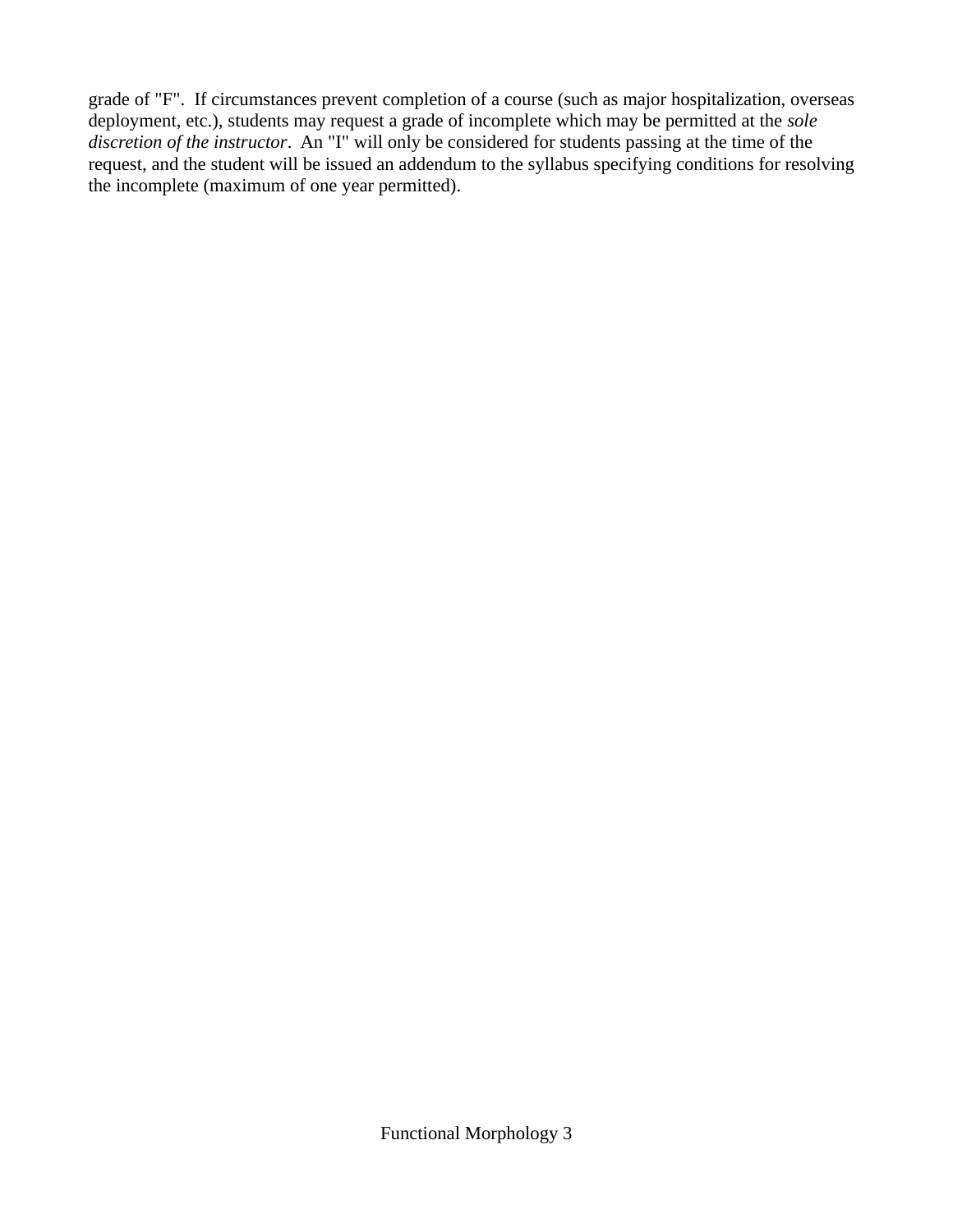#### \*\*\*\*\*\*\*\*\*\*\*\*\*\*\*\*\*\*\*\*\*\*\*\*\*\*\*\*\*\*\*\*\*\*\*\*\*\*\*\*\*\*\*\*\*\*\*\*\*\*\*\*\*\*\*\*\*\*\*\*\*\*\*\*\*\*\*\*\*\*\*\*\*\*\*\*\*\*\*\*\*\*

#### **Students with Disabilities**

It is the policy of the University of Nebraska at Kearney to provide flexible and individualized reasonable accommodation to students with documented disabilities. To receive accommodation services for a disability, students must be registered with the UNK Disabilities Services for Students (DSS) office, 175 Memorial Student Affairs Building, 308-865-8214 or by email unkdso@unk.edu

### **UNK Statement of Diversity & Inclusion:**

UNK stands in solidarity and unity with our students of color, our Latinx and international students, our LGBTQIA+ students and students from other marginalized groups in opposition to racism and prejudice in any form, wherever it may exist. It is the job of institutions of higher education, indeed their duty, to provide a haven for the safe and meaningful exchange of ideas and to support peaceful disagreement and discussion. In our classes, we strive to maintain a positive learning environment based upon open communication and mutual respect. UNK does not discriminate on the basis of race, color, national origin, age, religion, sex, gender, sexual orientation, disability or political affiliation. Respect for the diversity of our backgrounds and varied life experiences is essential to learning from our similarities as well as our differences. The following link provides resources and other information regarding D&I: https://www.unk.edu/about/equity-access-diversity.php

### **Students Who are Pregnant**

It is the policy of the University of Nebraska at Kearney to provide flexible and individualized reasonable accommodation to students who are pregnant. To receive accommodation services due to pregnancy, students must contact Cindy Ference in Student Health, 308-865-8219. The following link provides information for students and faculty regarding pregnancy rights. http://www.nwlc.org/resource/pregnant-and-parenting-studentsrights-faqs-college-and-graduate-students

### **Reporting Student Sexual Harassment, Sexual Violence or Sexual Assault**

Reporting allegations of rape, domestic violence, dating violence, sexual assault, sexual harassment, and stalking enables the University to promptly provide support to the impacted student(s), and to take appropriate action to prevent a recurrence of such sexual misconduct and protect the campus community. Confidentiality will be respected to the greatest degree possible. Any student who believes she or he may be the victim of sexual misconduct is encouraged to report to one or more of the following resources:

Local Domestic Violence, Sexual Assault Advocacy Agency 308-237-2599

Campus Police (or Security) 308-865-8911

Title IX Coordinator 308-865-8655

Retaliation against the student making the report, whether by students or University employees, will not be tolerated.

If you have questions regarding the information in this email please contact Mary Chinnock Petroski, Chief Compliance Officer (petroskimj@unk.edu or phone 8400).

\*\*\*\*\*\*\*\*\*\*\*\*\*\*\*\*\*\*\*\*\*\*\*\*\*\*\*\*\*\*\*\*\*\*\*\*\*\*\*\*\*\*\*\*\*\*\*\*\*\*\*\*\*\*\*\*\*\*\*\*\*\*\*\*\*\*\*\*\*\*\*\*\*\*\*\*\*\*\*\*\*\*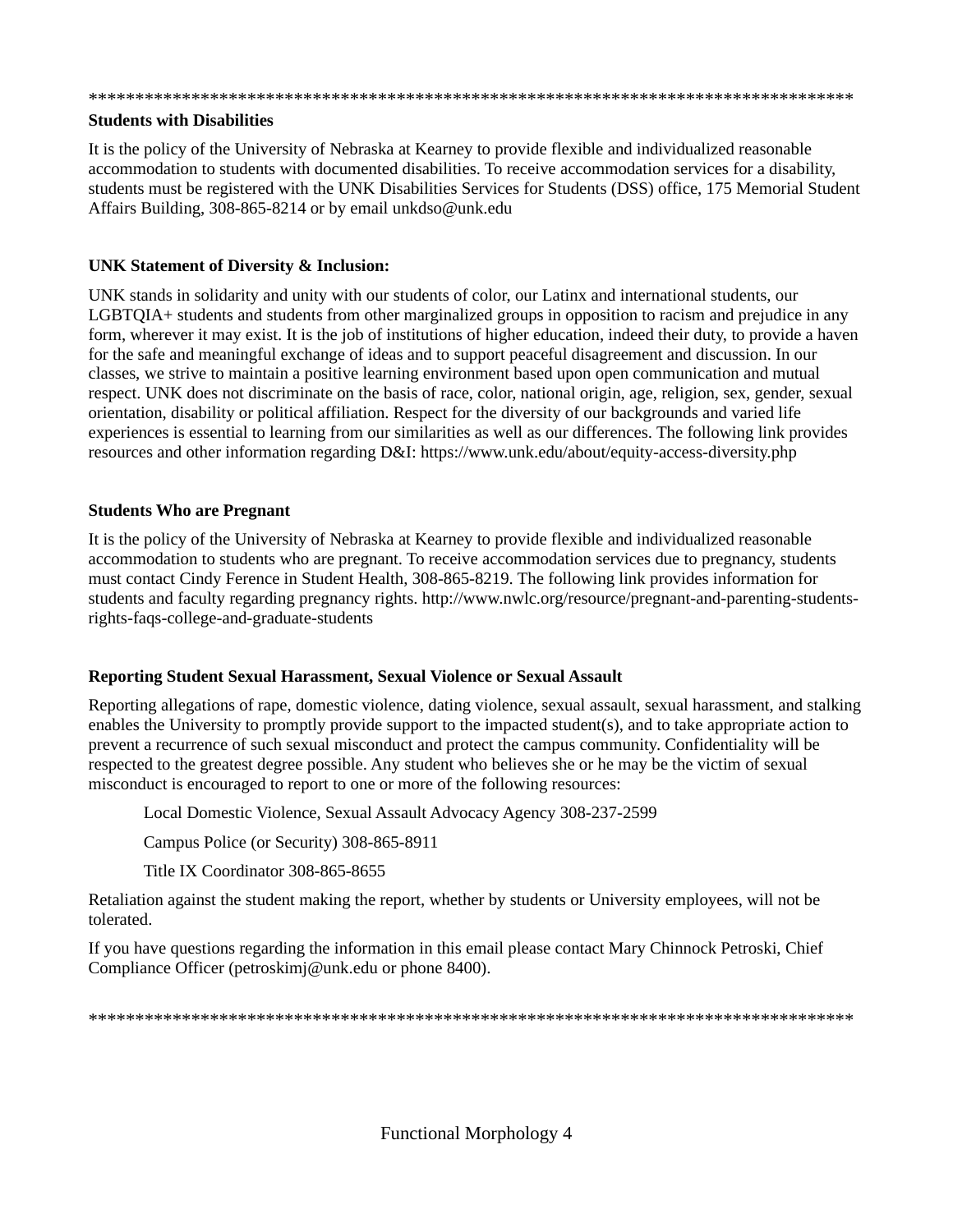# ##################################################################################

University Policies Related to COVID-19: The university community is deeply concerned for the wellbeing of its students, faculty, and staff. Keeping each other as safe as possible will require commitment from each of us; failure to do so will literally place lives in danger. The full policy relating to mitigation of the spread of infectious diseases can be found at https://www.unk.edu/coronavirus/ Policies that apply to all courses (online, remote, blended, or face-to-face) include:

Students shall monitor their health daily. No student shall attend classes in person while sick. Those who have had contact with positive-tested individuals or show COVID-19 related symptoms must have clearance from the Public Health Center prior to returning to face-to-face classes. There will be no penalties for missing classes for COVID-19 related absences. Students will still be responsible for course content through alternative attendance or other options arranged with the instructor.

Additional policies specific to face-to-face instruction include the following:

1. During Phases I and II, all students are required to wear masks that cover the nose and mouth at all times during class and at any time, inside or outside, where physical distancing of at least 6' is not possible. Instructors shall maintain 16' of distance from students while lecturing but may be closer, if masked. Instructors have the authority to direct students who refuse to wear masks to leave the classroom. Students who have medical issues that make masks inadvisable should contact Disability Services for Students at 308.865.8214 to request an exemption.

2. Students shall not arrive for class more than 5 minutes before the scheduled start time for the course. Instructors shall dismiss students promptly at the end time and all shall leave the classroom promptly. Students who have questions should use office hours rather than before/after class times.

3. Instructors and students should clean their desks prior to class. Cleaning materials will be provided.

4. Additional requirements for Phase III, for specialty courses such as labs or performing arts, or for experiential learning are detailed below.

Questions regarding COVID-19 should be directed to the Public Health Center unkhealth@unk.edu or 308-865-8254. Questions regarding the COVID-19 academic policy should be directed to Sr. Vice Chancellor Bicak at bicakc@unk.edu. Questions regarding department specific requirements should be directed to the chair of the relevant department.

The above directions must be followed by everyone for the health and safety of our University. Students who do not comply may face disciplinary action from the university. Violations of any University or Campus Policy is a violation of the Student Code of Conduct.

##################################################################################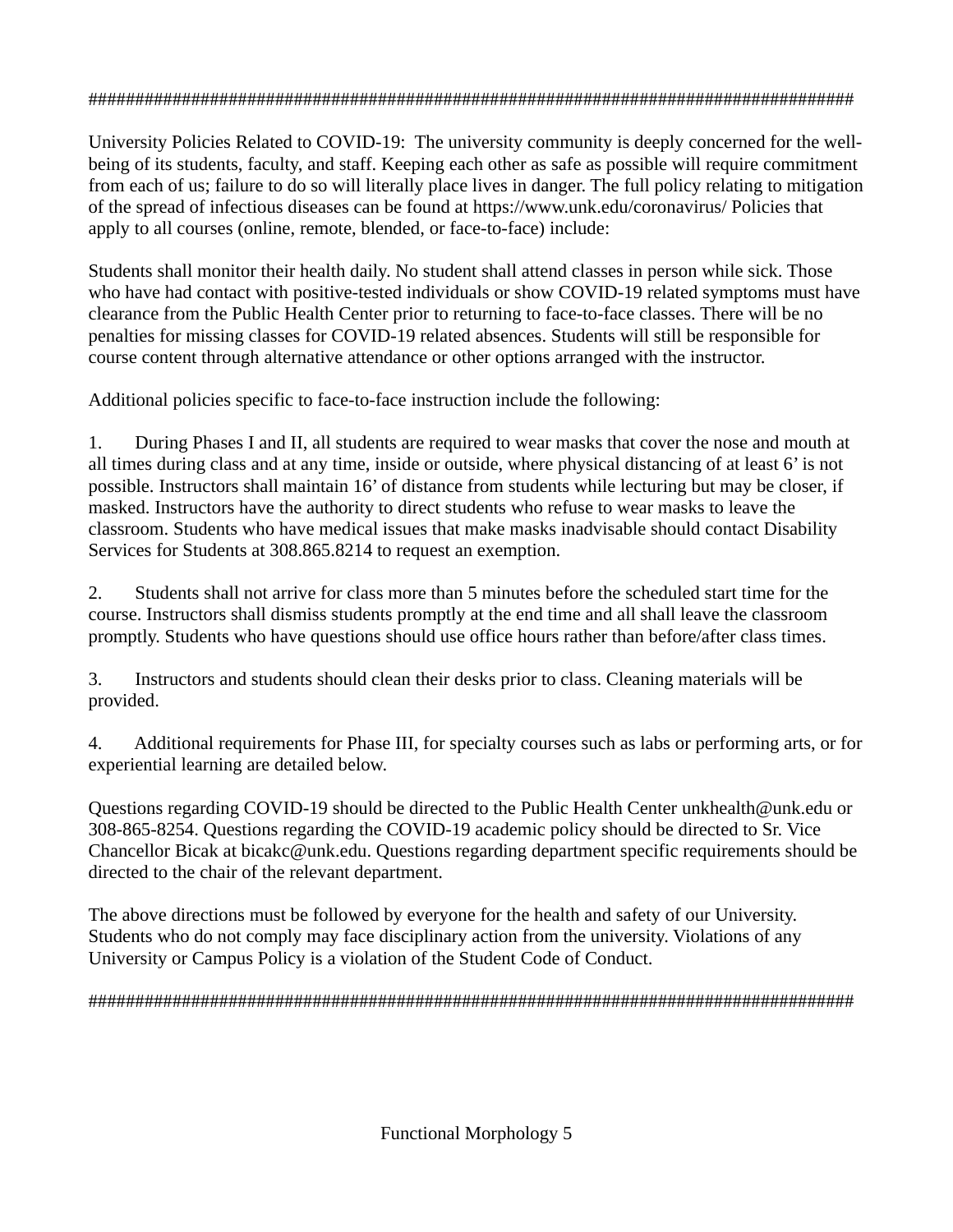# **Tentative Schedule**

Potential topics for lessons, notes and reading assignments are listed. Date and sequence are tentative, and subject to change by the instructor. *Expect additional reading materials or lecture videos to be posted as the semester develops*.

| <b>Week/Date</b>             | <b>Topic/Activities</b>                                                                   | <b>Reading</b>                  |
|------------------------------|-------------------------------------------------------------------------------------------|---------------------------------|
| $\mathbf{1}$<br>January 25   | Introduction                                                                              |                                 |
| $\overline{2}$<br>February 1 | <b>Single Cell Organisms</b><br>01, flagella bacteria<br>02, flagella eukaryote<br>Quiz 1 | Cohen-Bazire, 1967<br>Bui, 2010 |
| 3<br>February 8              | Fungi<br>03, ascospores<br>04, perithecium<br>Quiz 2                                      | Read, 1996<br>Lord, 2010        |
| 4<br>February 15             | Exam 1                                                                                    |                                 |
| 5<br>February 22             | Plants<br>05, roots<br>06, roots<br>Quiz 3                                                | Ennos, 1992<br>Lynch, 1995      |
| 6<br>March 1                 | 07, seeds<br>08, seeds<br>Quiz 4                                                          | Pujol, 2005<br>Kitajima, 2002   |
| 7<br>March 8                 | 09, plant types<br>10, leaves<br>Quiz 5                                                   | Dormann, 2002<br>Neinhuis, 1997 |
| 8<br>Marcy 15                | Animals<br>11, eating<br>Quiz 6                                                           | Jackson, 2004                   |
| 9<br>March 22                | 12, mandibular raking<br>13, eating frog eyes<br>Quiz 7                                   | Kley, 1999<br>Levine, 2004      |
| 10<br>March 29               | Exam 2                                                                                    |                                 |
| 11<br>April 5                | 14, vision<br>Quiz 8                                                                      | Coates, 2003                    |
| 12<br>April 12               | 15, vision<br>Quiz 9                                                                      | Douglas, 1998<br>Wagner, 1998   |